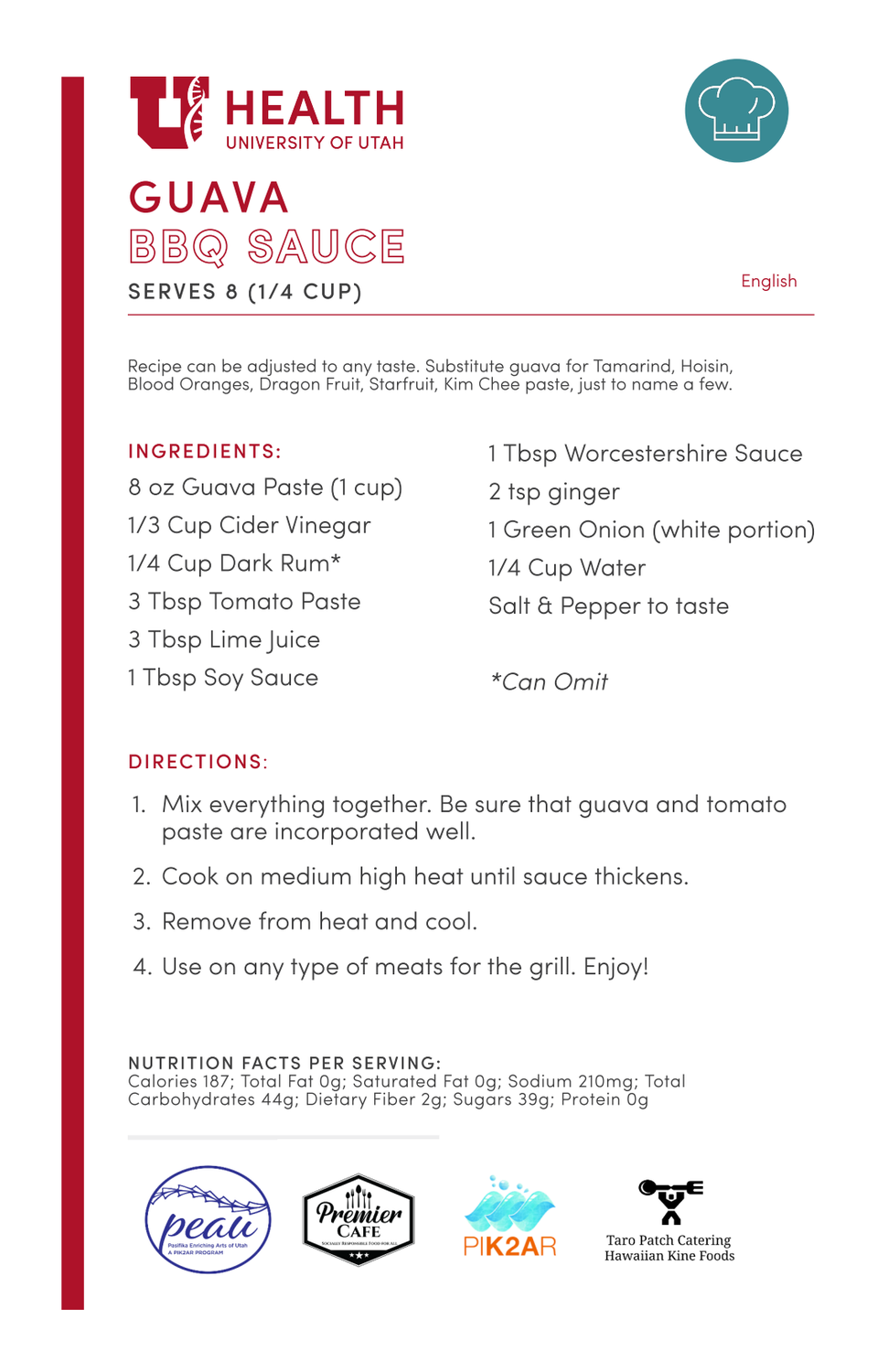

# KAI KUAWA BBQ HA'AWINA ` AI HA`AWINA `AI 8 (1/4 KĪ`AHA)

Hawaiian

Hiki ke lilo i ka lekepi i kau `ono. Ho`ohana ka wi, Hoisin, `Alani Koko, Paninioakapunahou, Hua hoku, Kim Chee paste ma kahi o ke kuawa.

# **NA MEA HO' OHUI:**

8 `Aunaki Kuawa `Ae`ae (1 ki`aha)

- 1/3 kī`aha Wīneka Kaika
- 1/4 Ki`aha lama uli\*

3 Puna Pakaukau Kamako `Ae`ae

3 Puna Pakaukau Wai Lemi

1 Puna Pākaukau Koiū

1Puna Pakaukau Kai Worcestershire

# NA ` OKUHI:

- 1. Eho`ohui nā me a pau. Kāwili pono k kuawa a me ke kamako.
- 2. E kuke kau i ka wela lõpū ā i ke ko`okūpū maila.
- 3. Lawe aku a mani ke kai.
- 4. E`ai me na i`o like `ole. E Luana!

#### NUTRITION FACTS PER SERVING:

Calories 187; Total Fat 0g; Saturated Fat 0g; Sodium 210mg; Total Carbohydrates 44g; Dietary Fiber 2g; Sugars 39g; Protein 0g



**\*Hiki ke ha`alele**

2 Puna Pakaukau `Awapuhi

1`Aka`akai `oma`oma`o, (Ka Mahele Ke`oke`o)

 $1/4$  ki`aha wai

Pa`akai a me ka pepa i kau `ono

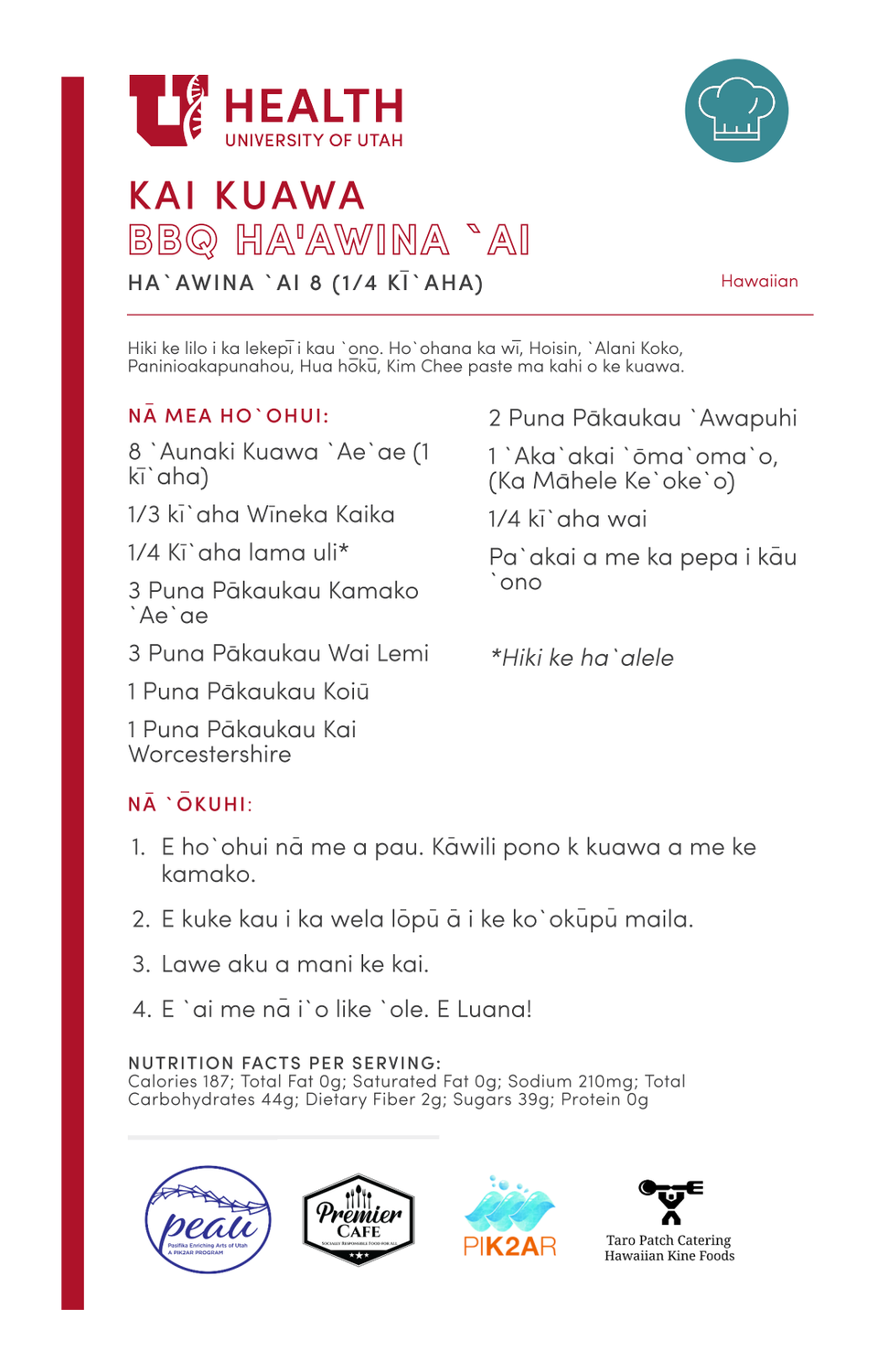



# SALSA BARBACOA DE GUAYABA PORCIONES 8 (1/4 TAZAS)

Spanish

La receta se puede ajustar a cualquier gusto. Sustituya la guayaba por tamarindo, hoisin, naranjas sanguinas, fruta, del dragón, fruta de estrella, pasta Kim Chee, por nombrar algunos.

### INGREDIENTES:

8 oz de pasta de guayaba (1 taza)

1/3 de taza de vinagre de sidra

1/4 de taza de ron oscuro\*

3 cucharada de pasta de tomate

3 cucharada de jugo de limón

1cucharada de salsa Worcestershire

2 cucharaditas de jengibre

1Cebolla de verdeo, parte blanca

1/4 de taza de agua

Sal y pimienta al gusto

**\*puede omitirse**

1cucharada de salsa de soja

### INSTRUCCIONES DE COCCIÓN:

- 1. Mezcle todo, asegúrese de que la guayaba y la pasta de tomate se incorporen bien.
- 2. Cocinar a fuego medio alto hasta que espese.
- 3. Retirar del fuego y enfriar.
- 4. Usar en cualquier tipo de carnes para la parrilla. Disfrute.

NUTRITION FACTS PER SERVING:

Calories 187; Total Fat 0g; Saturated Fat 0g; Sodium 210mg; Total Carbohydrates 44g; Dietary Fiber 2g; Sugars 39g; Protein 0g